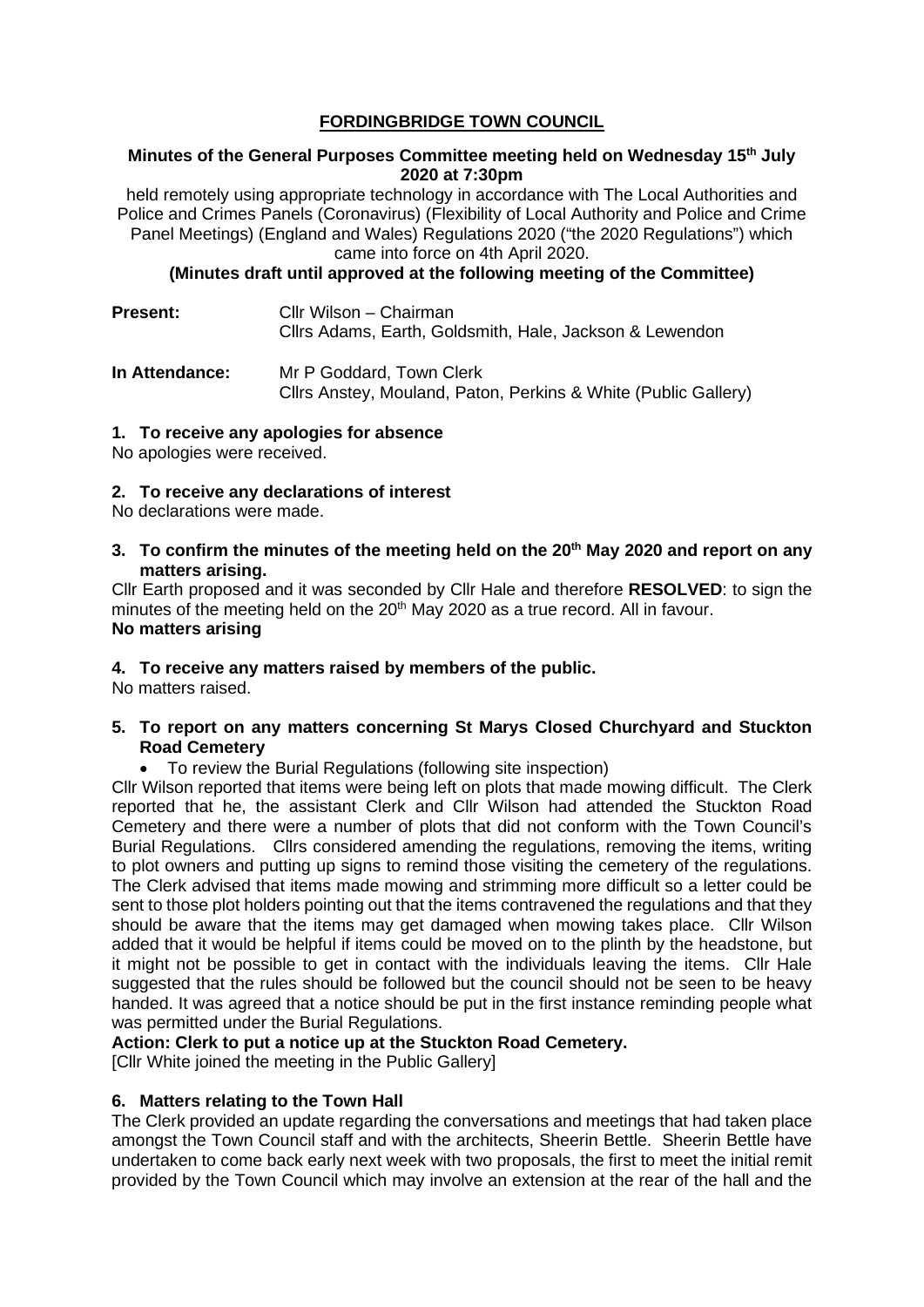second being a scaled back proposal without the need to extend. Cllrs were keen to progress the project and asked the Clerk to continue to liaise with Sheerin Bettle to ensure revised proposals were received during the course of next week. Cllrs also considered the position with regard to the lease at Kings Yard. Cllr Wilson suggested that the urgency was to move the staff back to the Town Hall and that any work internally could be phased with the second phase being undertaken when the rear of the roof is repaired.

### **7. To report on any matters relating to the Information Office**

The Clerk reported that the Information Office had re-opened to the public with measures in place for the safety of staff and users based upon coronavirus guidance. The Information Office is operating well since re-opening and is being well used with a high level of tourist enquiries.

### **8. To report any matters concerning footpaths**

Jobs for Lengthsman  $-7<sup>th</sup>$  August 2020

Cllr Goldsmith commented on the condition of the planters outside the Co-Operatvie. The Clerk advised that these were the responsibility of the NFDC, that Cllr Bellows had reported the issue and a works order had been raised by the NFDC.

Cllr Wilson reported that the assistant Clerk had raised the issue of the condition of the footpaths around the schools to Cllr Heron. Cllr Heron had passed the concerns on to the NFDC planning department, but nothing has happened to date. Cllr Wilson suggested that the schools would be re-opening and that it might be possible to negotiate with the developers for them to address the footpath issue in mitigation of their CIL contributions.

# **Action: Clerk to ask Cllr Heron for an update.**

The Clerk had spoken again to Cllr Sevier regarding the path between Marl Lane and Downwood Close being added to the definitive list. Cllr Sevier had advised it was a lengthy and complicated process but it could be expedited by the consent of the landowner (the landowner being the NFDC). Cllr Sevier suggested writing to the NFDC planning department asking for their consent. Cllr Wilson said it was important that it is recognised as a footpath. **Action: Clerk to contact the NFDC as landowner**

# **9. Matters concerning Highways**

The Clerk confirmed that he had contacted HCC regarding the speed limit on Whitsbury Road and also the fact the speed signs were damaged and overgrown. The Clerk had also contacted HCC regarding the proposed access to Site 16 to advise that the Town Council would be notifying HCC regarding concerns about access.

#### **10. Matters concerning Allotments**

Cllr Wilson advised that a spare water pump had been purchased but the Council may need to look at alternative pumps in the future. Cllr Wilson also reported on new plot markers. Cllr Wilson had obtained a quote for the manufacture of plot markers but there were concerns regarding the cost (£860 for 65) and also the cost of obtaining individual replacements in the event any got damaged. Cllr Wilson suggested that she would prepare an alternative proposal using scaffold poles which she thought would cost in the region of £150.

Cllr Wilson suggested that the Town Council should consider not accepting the new allotments at Augustus Park under the terms of the current s106 agreement and suggested this might prompt a renegotiation of the agreement on less onerous terms to the Town Council. Cllr Wilsons concerns were regarding the water supply and the proposed surface of the car parking spaces. Cllr Adams agreed that a metered water supply was not appropriate. Cllr Wilson said she had tried to negotiate the positioning of boreholes on the site with the developer. Cllr Jackson advised that the developer was looking into it and said he would follow this up with them. Any issues would need to be resolved before next July when the allotments are due to be handed over.